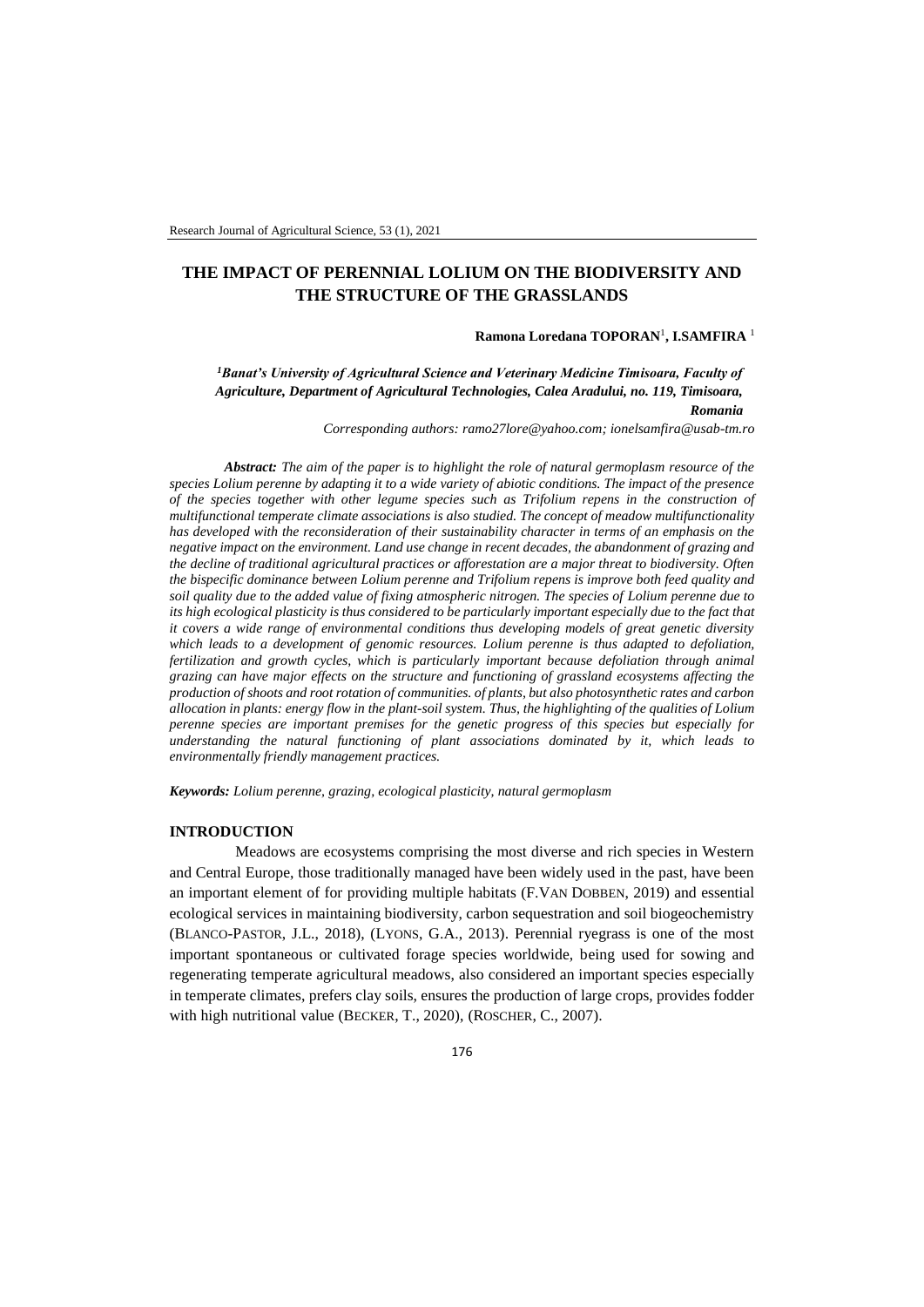The species *Lolium perenne* actively intervenes in land use changes in recent decades, prevents due to the stability of abandonment of grazing and the decline of traditional agricultural practices (CHABUZ, W., 2019). Ecosystems where *Lolium perenne* is predominant in participation are more resistant to climate change due to increased greenhouse gas emissions, considering in the future that lower rainfall and higher temperatures will lead to more frequent and intense droughts (VOLAIRE, F., 2020). Practical structures with high diversity where *Lolium perenne* species is also present respond directly to the volume, frequency and duration of precipitation, these changes will affect the composition of the species, nutrient and carbon cycle rates, and long periods of drying and watering the soil wich can eventually lead to the loss of diversity in grassland communities (FRY, E.L., 2013).

Numerous studies are published on physiological, morphological and phenological differences between local varieties or breeds of *L. perenne*, including leaf length, rate growth and carbohydrate accumulation, flower induction and seed production (ROSSETTI, V., 2020), (GHARIANI, S., 2015), (ROSCHER, C., 2008). Seed germination plays an important role in the growth and development of forage plants, for that the most important factors are temperature, water content or length of day, and rapid growth, associated with the ability to persist through asexual reproduction (JAKUSEK, M., 2020), (BIRRER, M., 2014). Although it is a forage species with nutritional qualities, it is not persistent when used in mixture with other species and often disappears after the first year, giving the weeds the chance to invade the open space (KROPMAN E., & PETRA, M., 2018).

#### **The impact of Lolium perenne adaptability on grassland characteristics**

Temperate grassland ecosystems consist predominantly of grasses and legumes, such as *Lolium perenne* and *Trifolium repens*, and are often grown in combination due to the added value of atmospheric nitrogen fixation by *T. repens* (GREEN, D.S., 2019). Mixtures of *Lolium* and *Trifolium* are considered model systems in natural pasture and the most common matrix species in the natural pastures in Europe. The persistence and stability of the two species in mixed grasslands depend on the growing period, type of fertilizer, time and frequency of pressing (REN, H., 2017). Competition for N has been recognized as being of great importance in determining the balance between *L. perenne* and *T. repens* in mixtures, where it has been shown that under conditions of high nitrogen, *L. perenne* has a distinct competitive advantage over *T. repens* when these species are grown together (TALLEC, T., 2008). The high value of ryegrass is ensured primarily due to its germination and rapid establishment; however, it is a forage species that responds poorly to extreme temperatures. In regions where summers are hot and humid, perennial ryegrass is extremely susceptible to disease (CHANG, Z., 2017), often being infected with an endophytic fungus with the potential to affect the responses to abiotic stressful conditions. In some species the relationship is reported as dependent on environmental conditions and host genotype, (CHEPLICK, G.P., 2004), (SOTO-BARAJAS, M.C., 2019), (SCHUBIGER, F.X., & BOLLER, B., 2017). The use of resistant varieties is necessary especially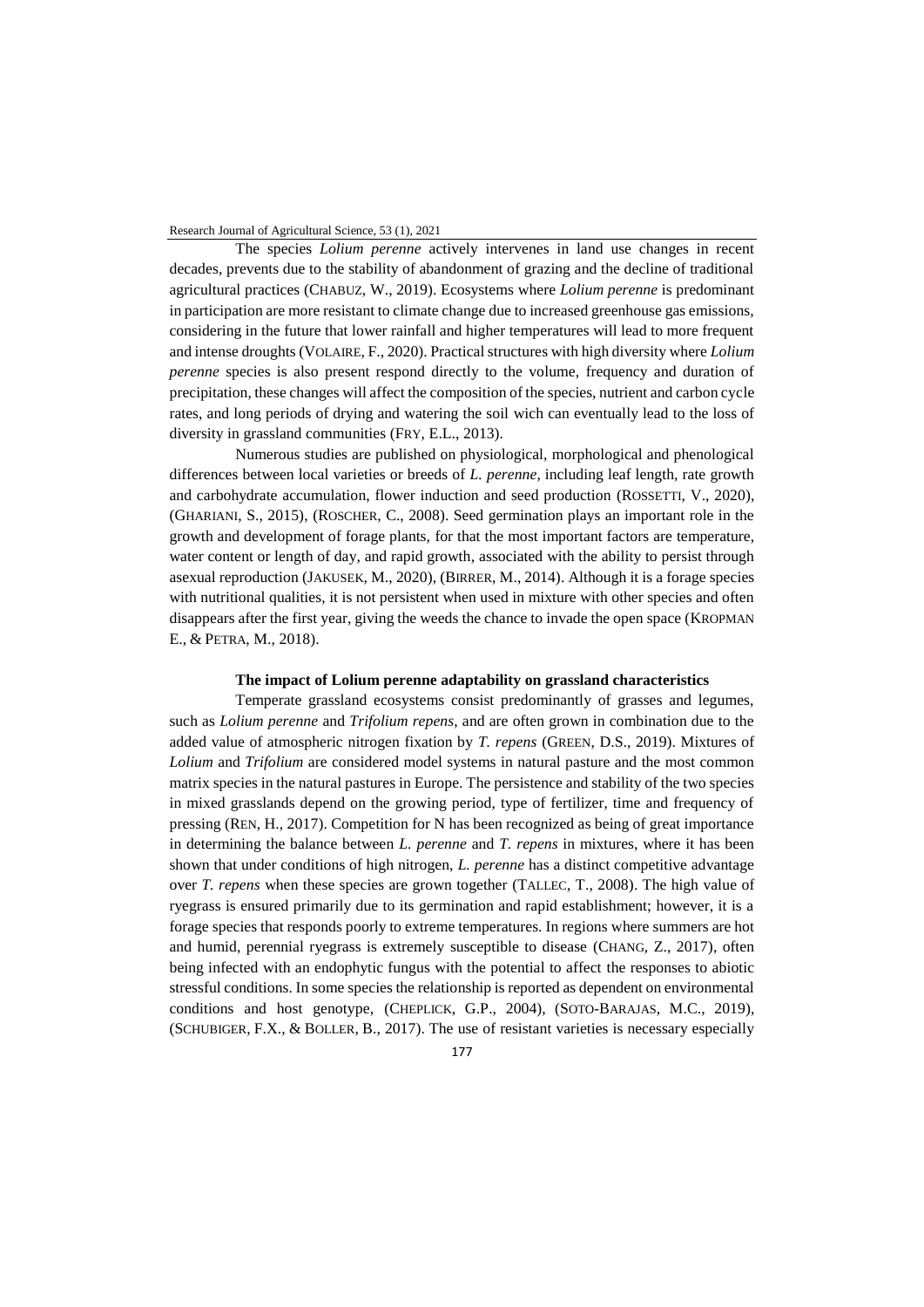due to the tendency to minimize nitrogen intake, because the less nitrogen is applied, the more the crown rust invades the meadows where perennial ryegrass dominates (MUYLLE, H., 2005), (DRACATOS, P.M., 2009). The improvement of forage plants has improved the production potential, feed quality and functional traits of perennial ryegrass, and perennial ryegrass-based grasslands often contain many species of dicotyledons (legumes and non-legumes), (KOMAINDA, M., & ISSELSTEIN, J., 2020). *Lolium perenne* thus covers a wide range of environmental conditions (length of day, humidity, altitude, soil type, etc.), understanding the patterns and magnitude of genetic diversity in this allogamous species is a useful first step towards studying adaptability and useful selection. for more ecological features. All the more so as so far, Lolium's genomic resources have been relatively weak (BLACKMORE, T., 2015). Perennial ryegrass is thus productive and competitive, has high food quality, but is not resistant to winter compared to the more commonly used species of *Phleum pratense* and *Festuca pratensis*. If ryegrass dominates in the frosty structure of permanent meadows, the loss of this species during the winter would cause damage to the meadow, because through open holes would invade weeds (JØRGENSEN, M., 2019), due to low winter hardiness and lack of frost tolerance. Improving frost tolerance is an important target in breeding programs to expand the cultivated areas of perennial ryegrass in regions with severe winter (TAMURA, K., & YAMADA, T., 2007). The two species, *Festuca pratensis* and *Lolium perenne* have fascinated breeders, agronomists and evolutionists, because the two species are extremely productive, nutritious, persistent and well adapted, being used for agricultural and recreational purposes but also for stabilizing meadow soils suitable for increasing the quality and productivity of modern pastures. At present *Lolium perenne* is considered a very good species for grazing because it has high nutritional value and good regeneration, and *Festuca pratensis* is a complementary species because it is persistent and resistant to winter (GUO, Y., 2005), (MAJKA J., 2018).

# **The response of** *Lolium perenne* **to climate challenges**

In the current conditions of arid climate in which permanent grasslands develop *Lolium perenne* have a special importance in terms of resistance to abiotic stresses. The ability of plants to "memorize" stress depends on the intensity of perceived stress and is related to the availability of water in the soil and the resistance of species to drought (NOSALEWICZ, A., 2018). Survival and high temperatures are two factors that threaten the productivity and stability, the factors interact with each other, so that as the temperature increases, the rate of transpiration in plants per unit of  $CO<sub>2</sub>$  absorption, leading to a reduction in water efficiency (NORTON, M.R., 2016). *Lolium species* have high digestibility, taste and intense growth in spring. These traits are important for adaptation to abiotic and biotic stresses, and tolerance to drought, winter resistance and fungal diseases. The desired traits of *Lolium* species can be combined with the traits of *Festuca* species by crosses and the green mass production of meadows can be increased by over-seeding with seeds from intergeneric hybrids *Festuca* × *Lolium* (*Festulolium*), (MAJKA, J., 2019), (MARSHALL, A.H., 2016), (HUMPHREYS, M.W.,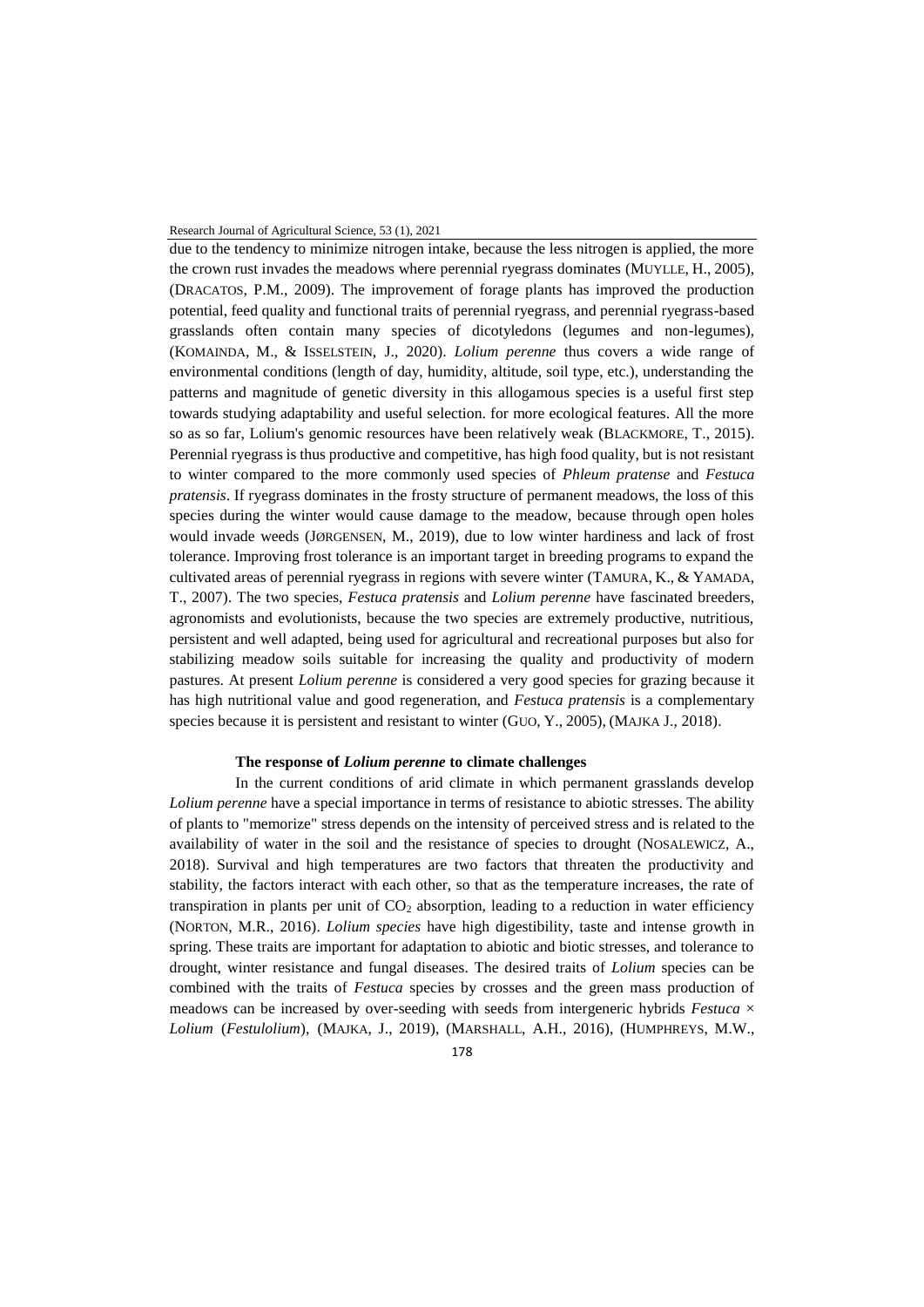2018). Like all grassland-adapted species used for grazing, *Lolium perenne* is also a forage species adapted to defoliation, fertilization and growth cycles that rapidly change its carbon source and diving capabilities (AINSWORTH, E.A., 2003). Removal of photosynthetic tissues by defoliation by animals affects individual plants directly, by removing part of the active photosynthetic biomass (leaves and stems) or indirectly, by opening the canopy and subsequently decreasing above-ground competition (BENOT, M.L., 2019). Defoliation by grazing animals can have major effects on the structure and functioning of grassland ecosystems affecting shoot production and root rotation of plant communities, but also photosynthetic rates and carbon allocation in plants: energy flow in the plant-soil system (BAZOT, S., 2005). Raigras thus forms a dense root system with a role in stabilizing the soil by preventing the leaching of nitrates and pesticides into groundwater, erosion and landslides in hilly areas. Meadows are also home to numerous insects, including endangered species (SHARMA, H.S.S., 2011).

# **CONCLUSIONS**

In conclusion, permanent grasslands and forage crops provide valuable ecosystem services to humans, also wild herbivores feed on forage plants and, therefore, these plants contribute to maintaining biodiversity, the extent and direction of associated ecosystem processes and services (LEE, M.A., 2018). In the last half century, due to the intensification of agriculture, the diversity of crops has been reduced, both in terms of field scale and landscape (LOWRY, C.J., 2020). Decreasing the diversity of ecosystem species can cause changes in the functioning of the ecosystem. The effects of species loss are still unclear and the consequences on community assembly and biotic interactions between trophic levels, such as predators, herbivores, mycorrhizal fungi, or infectious diseases, need to be further investigated (ROSCHER, C., 2007).

## **BIBLIOGRAPHY**

- AINSWORTH, E.A., DAVEY, P.A., HYMUS, G.J., OSBORNE, C.P., ROGERS, A., BLUM, H., NÖSBERGER, J., & LONG S.P**.,** 2003. Is stimulation of leaf photosynthesis by elevated carbon dioxide concentration maintained in the long term? A test with Lolium perenne grown for 10 years at two nitrogen fertilization levels under Free Air CO2Enrichment (FACE). *Plant, Cell & Environment*, 26 (5), 705-714
- BAZOT, S., MIKOLA, J., NGUYEN, C., & ROBIN, C., 2005. Defoliation-induced changes in carbon allocation and root soluble carbon concentration in field‐grown Lolium perenne plants: do they affect carbon availability, microbes and animal trophic groups in soil?. *Functional Ecology*, 19 (5), 886-896
- BECKER, T., ISSELSTEIN, J., JÜRSCHIK, R., BENKE, M., & KAYSER M., 2020. Performance of Modern Varieties of Festuca arundinacea and Phleum pratense as an Alternative to Lolium perenne in Intensively Managed Sown Grasslands. *Agronomy*, 10 (4), 540-552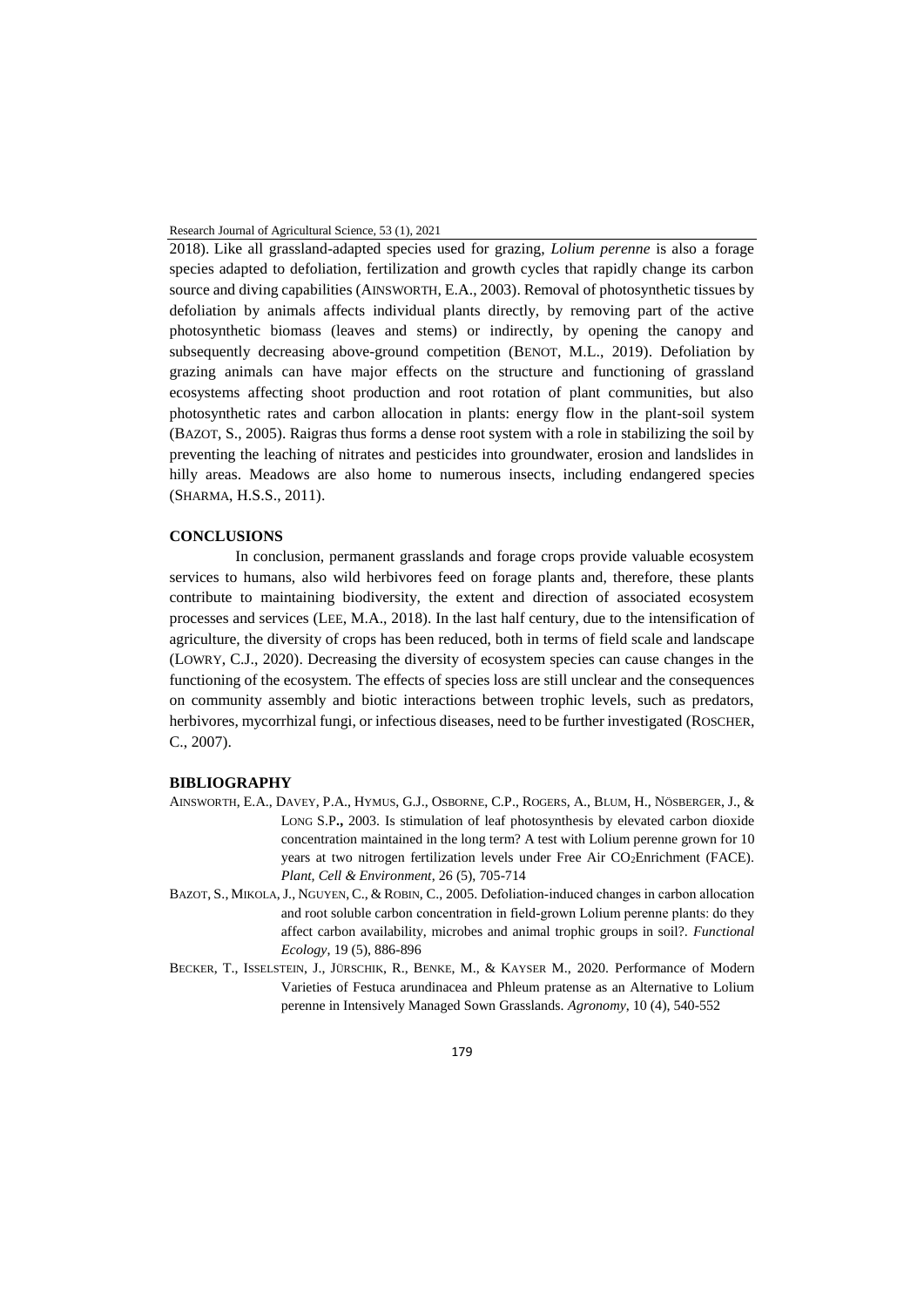- BENOT, M.L., MORVAN-BERTRAND, A., MONY, C., HUET, J., SULMON, C., DECAU, M.L., PRUD'HOMME, M.P., & BONIS, A., 2019. Grazing intensity modulates carbohydrate storage pattern in five grass species from temperate grasslands*. Acta Oecologica*, 95, 108-115
- BIRRER, M., KÖLLIKER, R., MANZANARES, C., ASP, T., & STUDER, B., 2014. A DNA marker assay based on high-resolution melting curve analysis for distinguishing species of the Festuca– Lolium complex*. Molecular Breeding*, 34, 421–429
- BLACKMORE, T., THOMAS, I., MCMAHON, R., POWELL, W., & HEGARTY, M., 2015. Genetic–geographic correlation revealed across a broad European ecotypic sample of perennial ryegrass (Lolium perenne) using array-based SNP genotyping. *Theoretical and Applied Genetics*, 128, 1917–1932
- BLANCO-PASTOR, J.L., MANEL, S., BARRE, P., ROSCHANSKI, A.M., WILLNER, E., DEHMER, K.J., HEGARTY, M., MUYLLE, H., RUTTINK, T., ROLDÁN-RUIZ, I., LEDAUPHIN, T., ESCOBAR-GUTIERREZ, A., & SAMPOUX, J.P., 2018. Pleistocene climate changes explain largescale genetic variation in a dominant grassland species, Lolium perenne L. *BioRxiv*, doi: https://doi.org/10.1101/414227
- CHABUZ, W., KULIK, M., SAWICKA-ZUGAJ, W., ŻÓŁKIEWSKI, P., WARDA, M., PLUTA, M., LIPIEC, A., BOCHNIAK, A., & ZDULSKI, J., 2019. Impact of the type of use of permanent grasslands areas in mountainous regions on the floristic diversity of habitats and animal welfare*. Global Ecology and Conservation*, 19, https://doi.org/10.1016/j.gecco.2019.e00629
- CHANG, Z., SUN, B. & LI, D., 2017. Water withholding contributes to winter hardiness in perennial ryegrass (Lolium perenne L.). *European Journal of Horticultural Science*, 82 (1), 31– 37
- CHEPLICK, G.P., 2004. Recovery from drought stress in Lolium perenne (Poaceae): are fungal endophytes detrimental?. *Botany*, 91 (12), 1960-1968
- DRACATOS, P.M., COGAN, N.O., SAWBRIDGE, T.I., GENDALL, A.R., SMITH, K.F., SPANGENBERG, G.C., & FORSTER, J.W., 2009. Molecular characterisation and genetic mapping of candidate genes for qualitative disease resistance in perennial ryegrass (Lolium perenne L.). *BMC Plant Biology*, 9 (62), https://doi.org/10.1186/1471-2229-9-62
- F.VAN DOBBEN, H., QUIK,C., WIEGER, G.W., &LANTINGA, E.A., 2019. Vegetation composition of Lolium perenne-dominated grasslands under organic and conventional farming. *Basic and Applied Ecology*, 36, 45-53
- FRY, E.L., MANNING, P., ALLEN, D.G.P., HURST, A., EVERWAND, G., RIMMLER, M., & POWER, S.A., 2013. Plant Functional Group Composition Modifies the Effects of Precipitation Change on Grassland Ecosystem Function. *Plos One*, https://doi.org/10.1371/journal.pone.0057027
- GHARIANI, S., ELAZREG, H., CHTOUROU-GHORBEL, N., CHAKROUN, M., & TRIFI-FARAH, N., 2015. Genetic diversity analysis in Tunisian perennial ryegrass germplasm as estimated by RAPD, ISSR, and morpho-agronomical markers. *Genetics and Molecular Research*, 14 (4): 18523-18533
- GREEN, D.S., BOOTS, B., CARVALHO, J.D.S., & STARKEY, T., 2019. Cigarette butts have adverse effects on initial growth of perennial ryegrass (gramineae: Lolium perenne L.) and white clover (leguminosae: Trifolium repens L.). *Ecotoxicology and Environmental Safety*, 182, 109- 118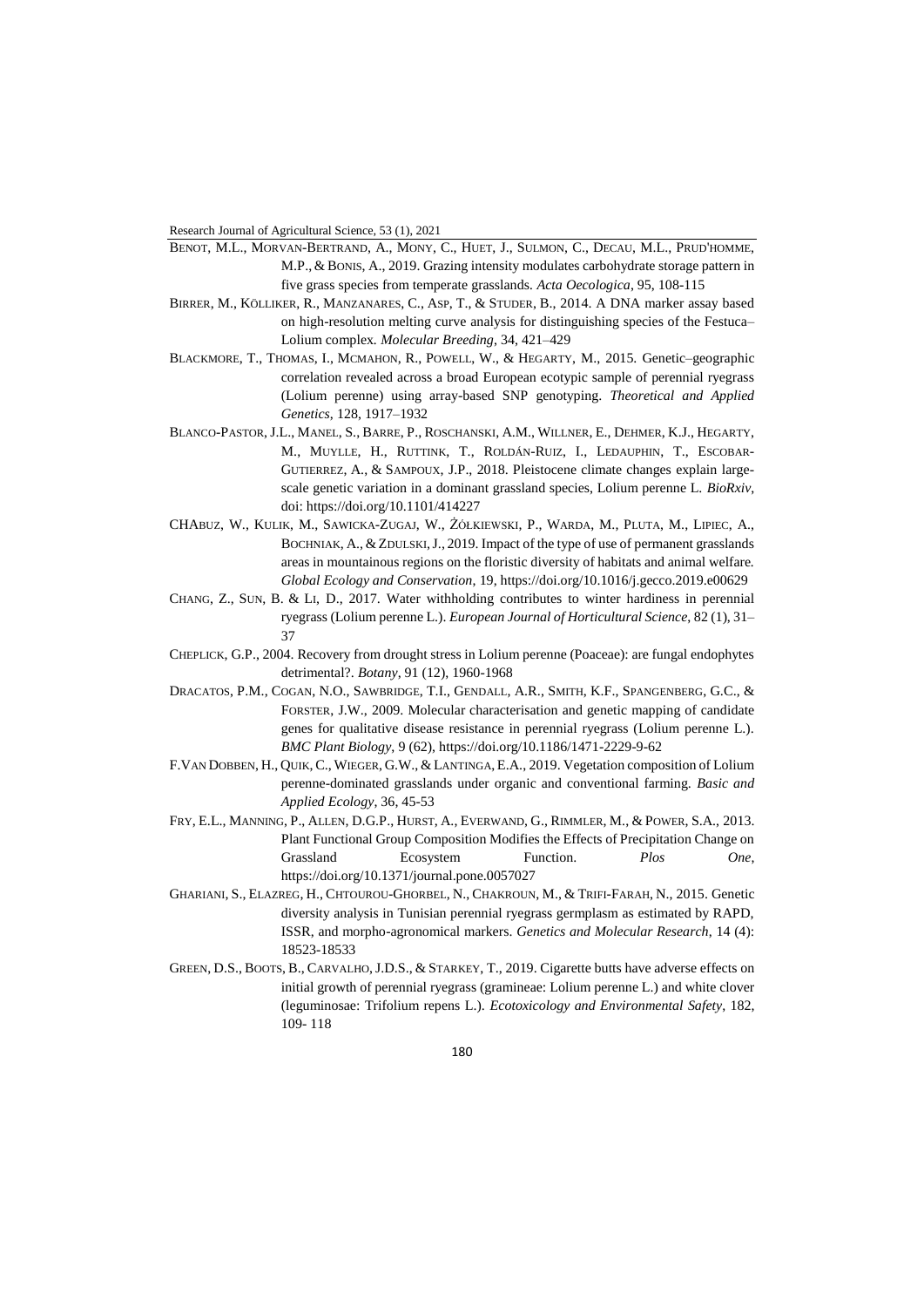- GUO, Y., MIZUKAMI, Y. & YAMADA, T., 2005. Genetic characterization of androgenic progeny derived from Lolium perenne × Festuca pratensis cultivars*. New Phytologist*, 166 (2), 455- 464
- HUMPHREYS, M.W., DOONAN, J.H., BOYLE, R., & HARPER, J.A., 2018. Root imaging showing comparisons in root distribution and ontogeny in novel Festulolium populations and closely related perennial ryegrass varieties*. Food and Energy Security*, 7 (4), 100-145
- JAKUSEK, M., BRENNENSTHUL, M., MARKOWSKA, J., WOLSKI, K. & SOBOL, L., 2020. Effect of a Micronutrient Fertilizer and Fungicide on the Germination of Perennial Ryegrass Seeds (Lolium perenne L.) in Field Conditions*. Agronomy*, 10 (12), 1978, https://doi.org/10.3390/agronomy10121978
- JØRGENSEN, M., LERAAND, M.K., ERGON, A., & BAKKEN, A.K., 2019. Efects of including perennial ryegrass (Lolium perenne L.) in diferent species mixtures on yield, feed quality and botanical composition in frst year of ley. *Grassland Science in Europe*, 24, 152-154
- KOMAINDA, M., & ISSELSTEIN, J., 2020. Effects of functional traits of perennial ryegrass cultivars on forage quality in mixtures and pure stands*. The Journal of Agricultural Science*, 158 (3), 173– 184
- KROPMAN E., & PETRA, M., 2018. Weed invasion in different species compositions with and without perennial ryegrass*. Norvegian University of Life Sciences*, <http://hdl.handle.net/11250/2585056>
- LEE, M.A., 2018. A global comparison of the nutritive values of forage plants grown in contrasting environments*. Journal of Plant Research*, 131, 641–654
- LOWRY, C.J., BOSWORTH, S.C., GOSLEE, S.C., KERSBERGEN, R.J., POLLNAC, F.W., SKINNER, R.H., & WARREN, N.D., 2020. Effects of expanding functional trait diversity on productivity and stability in cultivar mixtures of perennial ryegrass. *Agriculture, Ecosystems & Environment*, 287, 106- 691
- LYONS, G.A., MCROBERTS, C., SHARMA, H.S., MCCORMACK, R., CARMICHAEL, E., & MCCALL, R.D., 2013. Rapid analysis of purified cellulose extracted from perennial ryegrass by instrumental analysis*. Bioresource Technology*, 146, 184-191
- MAJKA J., ZWIERZYKOWSKI Z., MAJKA M., & KOSMALA, A., 2018. Karyotype reshufflings of Festuca pratensis × Lolium perenne hybrids*. Protoplasma*, 255, 451–458
- MAJKA, J., BZDĘGA, K., JANIAK, A., ĆWIEK-KUPCZYŃSKA, H., KRAJEWSKI, P., KSIĄŻCZYK, T., & ZWIERZYKOWSKI, Z., 2019. Cytogenetic and molecular genotyping in the allotetraploid Festuca pratensis × Lolium perenne hybrids*. BMC Genomics*, 20(367), https://doi.org/10.1186/s12864-019-5766-2
- MARSHALL, A.H., COLLINS, R.P., HUMPHREYS, M.W., & SCULLION, J., 2016. A new emphasis on root traits for perennial grass and legume varieties with environmental and ecological benefits*. Food and Energy Security*, 5(1), 26-39
- MUYLLE, H.,BAERT,J., VAN BOCKSTAELE, E., PERTIJS,J., & ROLDÁN-RUIZ, I., 2005. Four QTLs determine crown rust (Puccinia coronata f. sp. lolii) resistance in a perennial ryegrass (Lolium perenne) population*. Heredity*, 95, 348–357
- NORTON, M.R., MALINOWSKI, D.P. & VOLAIRE, F.**,** 2016. Plant drought survival under climate change and strategies to improve perennial grasses. A review. *Agron. Sustain. Dev.* DOI 10.1007/s13593-016-0362-1